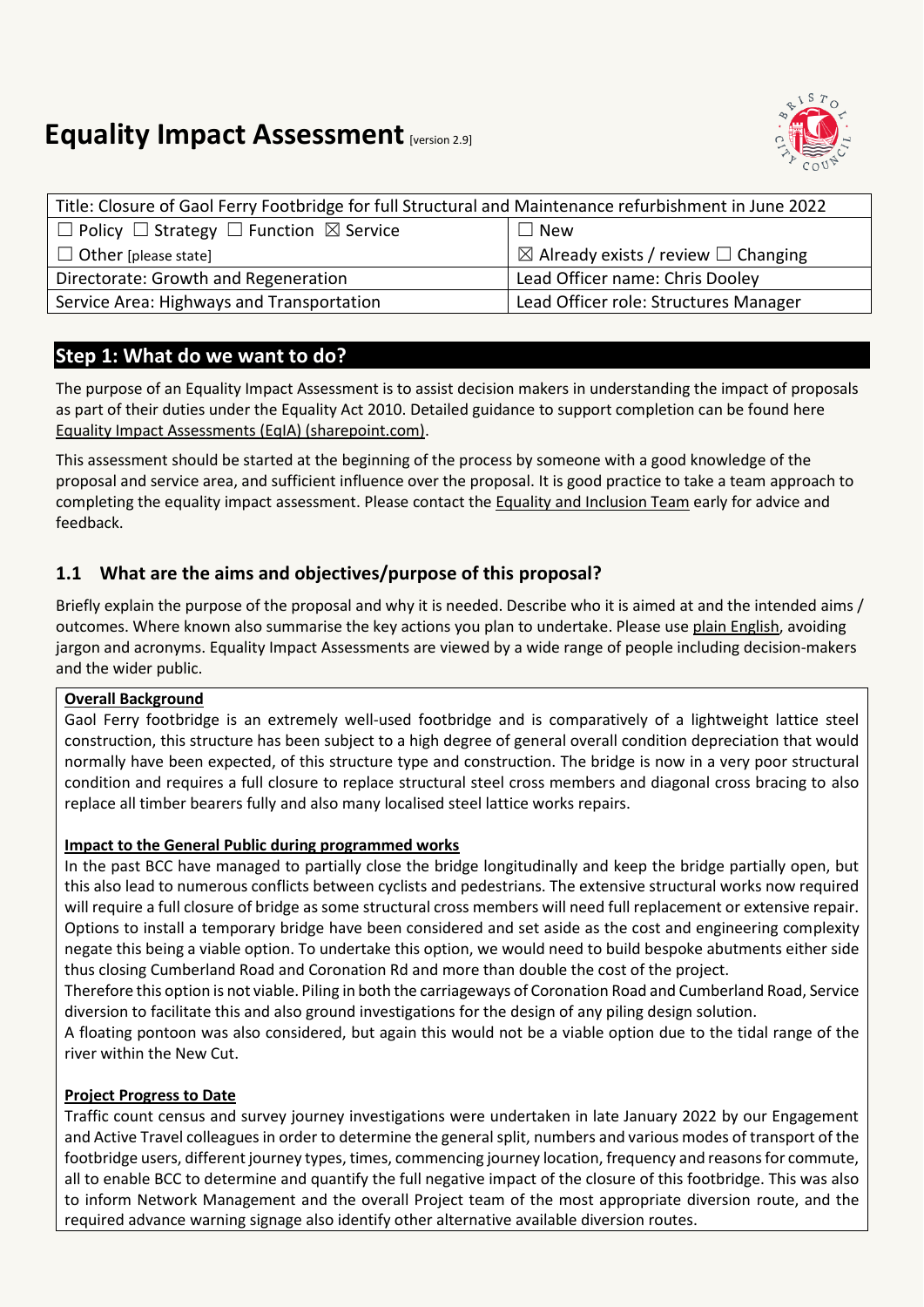This information will also help to inform the Council on the overall impact of this bridge closure and to further reasonably mitigate this in order to begin early comms to the general public and all relevant Stakeholders of this forthcoming bridge closure in June 2022.

## **1.2 Who will the proposal have the potential to affect?**

| $\boxtimes$ Bristol City Council workforce | $\boxtimes$ Service users                             | $\boxtimes$ The wider community |
|--------------------------------------------|-------------------------------------------------------|---------------------------------|
| $\Box$ Commissioned services               | $\boxtimes$ City partners / Stakeholder organisations |                                 |
| <b>Additional comments:</b>                |                                                       |                                 |

### **1.3 Will the proposal have an equality impact?**

Could the proposal affect access levels of representation or participation in a service, or does it have the potential to change e.g. quality of life: health, education, or standard of living etc.?

If 'No' explain why you are sure there will be no equality impact, then skip steps 2-4 and request review by Equality and Inclusion Team.

If 'Yes' complete the rest of this assessment, or if you plan to complete the assessment at a later stage please state this clearly here and request review by the [Equality and Inclusion Team.](mailto:equalities.team@bristol.gov.uk)

| $\boxtimes$ Yes<br>$\Box$ No | [please select] $\vert$ |
|------------------------------|-------------------------|
|------------------------------|-------------------------|

The proposed refurbishment works to Gaol Ferry Footbridge are urgent and would be statutory in relation to ensuring the safety of the public as users of the footbridge.

The proposed diversion route is all at grade and on footways, diverting pedestrians and cyclists Eastward via Coronation Road, over Bedminster Old Bridge, Westward via Commercial Road, then continuing Westward onto Cumberland Road.

The diversion route will be clearly signed well in advance of the footbridge closure and full advance notices and clear communications will be put out in the public domain prior to the footbridge closure in early June.

## **Step 2: What information do we have?**

#### **2.1 What data or evidence is there which tells us who is, or could be affected?**

Please use this section to demonstrate an understanding of who could be affected by the proposal. Include general population data where appropriate, and information about people who will be affected with particular reference to protected and other relevant characteristics: [https://www.bristol.gov.uk/people-communities/measuring-equalities](https://www.bristol.gov.uk/people-communities/measuring-equalities-success)[success](https://www.bristol.gov.uk/people-communities/measuring-equalities-success) .

Use one row for each evidence source and say which characteristic(s) it relates to. You can include a mix of qualitative and quantitative data e.g. from national or local research, available data or previous consultations and engagement activities.

Outline whether there is any over or under representation of equality groups within relevant services - don't forget to benchmark to the local population where appropriate. Links to available data and reports are here [Data, statistics](https://bristolcouncil.sharepoint.com/sites/Corporate/SitePages/data-statistics-and-intelligence.aspx)  [and intelligence \(sharepoint.com\).](https://bristolcouncil.sharepoint.com/sites/Corporate/SitePages/data-statistics-and-intelligence.aspx) See also: [Bristol Open Data \(Quality of Life, Census etc.\);](https://bristol.opendatasoft.com/explore/?sort=modified&q=equalities) [Joint Strategic Needs](https://www.bristol.gov.uk/policies-plans-strategies/joint-strategic-needs-assessment)  [Assessment](https://www.bristol.gov.uk/policies-plans-strategies/joint-strategic-needs-assessment) (JSNA); [Ward Statistical Profiles.](https://www.bristol.gov.uk/statistics-census-information/new-wards-data-profiles)

For workforce / management of change proposals you will need to look at the diversity of the affected teams using available evidence such as [HR Analytics: Power BI Reports \(sharepoint.com\)](https://eur03.safelinks.protection.outlook.com/?url=https%3A%2F%2Fbristolcouncil.sharepoint.com%2Fsites%2FHR%2FSitePages%2Fhr-reports.aspx&data=04%7C01%7C%7C90358974d66d41257ac108d8deebfdde%7C6378a7a50f214482aee0897eb7de331f%7C0%7C0%7C637504452456282778%7CUnknown%7CTWFpbGZsb3d8eyJWIjoiMC4wLjAwMDAiLCJQIjoiV2luMzIiLCJBTiI6Ik1haWwiLCJXVCI6Mn0%3D%7C1000&sdata=6kXYSnoOXQ1Yn%2Be9ZRGlZULZJYwfQ3jygxGLOPN%2BccU%3D&reserved=0) which shows the diversity profile of council teams and service areas. Identify any over or under-representation compared with Bristol economically active citizens for different characteristics. Additional sources of useful workforce evidence include the [Employee](https://bristolcouncil.sharepoint.com/sites/HR/SitePages/hr-reports.aspx)  [Staff Survey Report](https://bristolcouncil.sharepoint.com/sites/HR/SitePages/hr-reports.aspx) and [Stress Risk Assessment Form](https://bristolcouncil.sharepoint.com/:w:/r/sites/HealthSafetyandWellbeing/_layouts/15/Doc.aspx?sourcedoc=%7B813AE494-A25E-4C9C-A7F7-1F6A48883800%7D&file=Stress%20risk%20assessment%20form.doc&action=default&mobileredirect=true&DefaultItemOpen=1)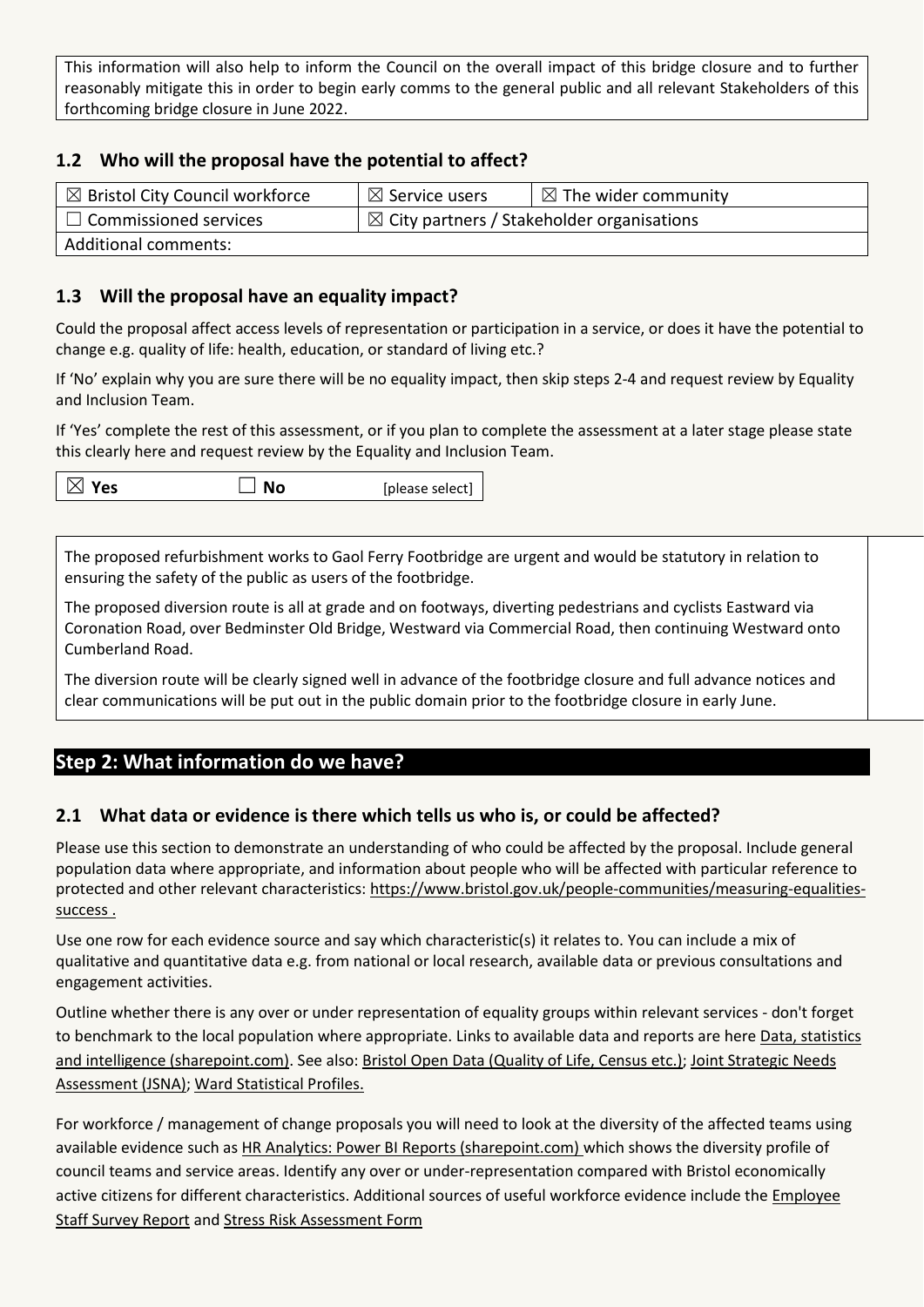| Data / Evidence Source<br>[Include a reference where known] | Summary of what this tells us                                                                                                                                                                                                             |                                                                              |
|-------------------------------------------------------------|-------------------------------------------------------------------------------------------------------------------------------------------------------------------------------------------------------------------------------------------|------------------------------------------------------------------------------|
| Traffic Census taken in                                     | Peak time usage, Heat Map shown on Appendix 2                                                                                                                                                                                             |                                                                              |
| January 2022 of footbridge                                  |                                                                                                                                                                                                                                           |                                                                              |
| <b>Users</b>                                                |                                                                                                                                                                                                                                           |                                                                              |
| Consultation with BCC Network<br>Management                 | Diversion route chosen is only sensible route                                                                                                                                                                                             |                                                                              |
| Quality of Life Survey 2021                                 | 16% of disabled people and 14% of carers say accessibility issues stop them<br>from getting involved in the local community, and there are significant<br>differences by equalities group in the extent to which Bristol citizens walk to |                                                                              |
|                                                             |                                                                                                                                                                                                                                           |                                                                              |
|                                                             |                                                                                                                                                                                                                                           |                                                                              |
|                                                             | work                                                                                                                                                                                                                                      |                                                                              |
|                                                             | <b>Characteristic</b>                                                                                                                                                                                                                     | % Percentage                                                                 |
|                                                             | 16 to 24 years                                                                                                                                                                                                                            | 43.3                                                                         |
|                                                             | 50 years and older                                                                                                                                                                                                                        | 13.8                                                                         |
|                                                             | 65 years and older                                                                                                                                                                                                                        | 12.0                                                                         |
|                                                             | Female                                                                                                                                                                                                                                    | 23.7                                                                         |
|                                                             | Male                                                                                                                                                                                                                                      | 17.2                                                                         |
|                                                             | <b>Disabled</b>                                                                                                                                                                                                                           | 17.9                                                                         |
|                                                             | White Minority Ethnic                                                                                                                                                                                                                     | 28.0                                                                         |
|                                                             | White British                                                                                                                                                                                                                             | 19.1                                                                         |
|                                                             | Asian/Asian British                                                                                                                                                                                                                       | 25.1                                                                         |
|                                                             | <b>Black/Black British</b>                                                                                                                                                                                                                | 12.6                                                                         |
|                                                             | White                                                                                                                                                                                                                                     | 20.3                                                                         |
|                                                             | No religion or faith                                                                                                                                                                                                                      | 22.6                                                                         |
|                                                             | Single parent                                                                                                                                                                                                                             | 17.1                                                                         |
|                                                             | Two parent                                                                                                                                                                                                                                | 13.8                                                                         |
|                                                             | No qualifications                                                                                                                                                                                                                         | 14.1                                                                         |
|                                                             | Owner Occupier                                                                                                                                                                                                                            | 15.8                                                                         |
|                                                             | <b>BAME</b>                                                                                                                                                                                                                               | 23.1                                                                         |
|                                                             | <b>LGB</b>                                                                                                                                                                                                                                | 30.5                                                                         |
|                                                             | Christian                                                                                                                                                                                                                                 | 16.8                                                                         |
|                                                             | Other religion                                                                                                                                                                                                                            | 18.5                                                                         |
|                                                             | Mixed/Multiple ethnic groups                                                                                                                                                                                                              | 31.3                                                                         |
|                                                             | Rented from housing                                                                                                                                                                                                                       |                                                                              |
|                                                             | association                                                                                                                                                                                                                               | 19.5                                                                         |
|                                                             | Rented from the council                                                                                                                                                                                                                   | 13.6                                                                         |
|                                                             | Rented from private landlord                                                                                                                                                                                                              | 34.4                                                                         |
|                                                             | Non degree qualifications                                                                                                                                                                                                                 | 17.4                                                                         |
|                                                             | Degree qualifications                                                                                                                                                                                                                     | 22.5                                                                         |
|                                                             | Part-time carer                                                                                                                                                                                                                           | 16.3                                                                         |
|                                                             | Full-time carer                                                                                                                                                                                                                           | 12.9                                                                         |
|                                                             | Carer (All)                                                                                                                                                                                                                               | 15.5                                                                         |
|                                                             | Parents (All)                                                                                                                                                                                                                             | 14.2                                                                         |
|                                                             |                                                                                                                                                                                                                                           | Source: Quality of Life in Bristol 2021-                                     |
|                                                             |                                                                                                                                                                                                                                           | 22                                                                           |
|                                                             |                                                                                                                                                                                                                                           |                                                                              |
| <b>Statistical Ward Profiles</b>                            |                                                                                                                                                                                                                                           | Gaol Ferry Bridge connects South Bristol to the city centre so whilst it is  |
|                                                             |                                                                                                                                                                                                                                           | located in the Central Ward of Bristol it is also particularly important for |
|                                                             | people living in Southville and adjacent Wards.                                                                                                                                                                                           |                                                                              |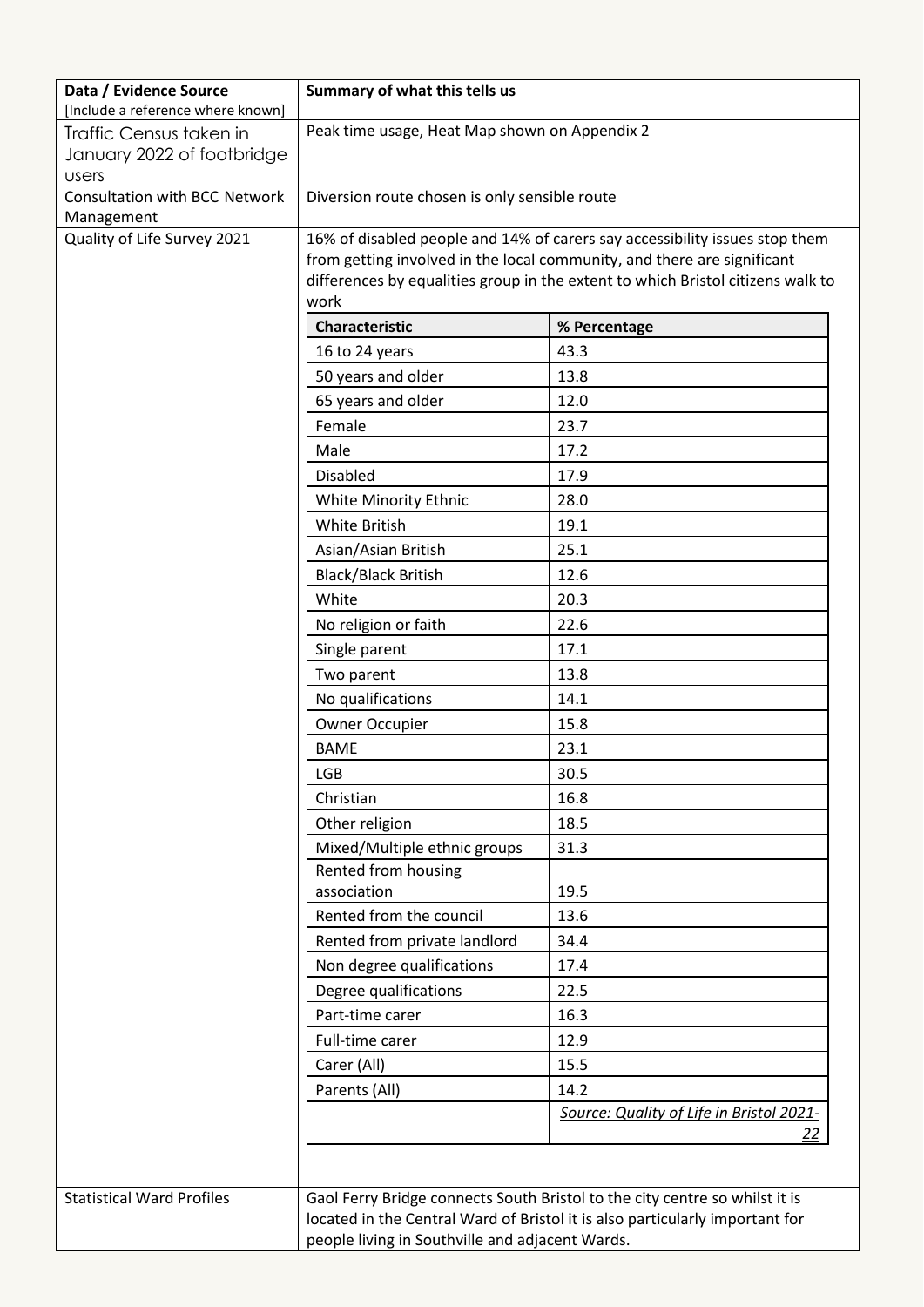|                             | Central Ward has:                                                                 |  |
|-----------------------------|-----------------------------------------------------------------------------------|--|
|                             | a very high proportion of 16-24 year olds<br>$\circ$                              |  |
|                             | higher than average household with no cars or vans<br>O                           |  |
|                             | 30.1% Black Asian and minority ethnic population (16% city<br>$\circ$<br>average) |  |
|                             | Average levels of disability and life expectancy<br>$\circ$                       |  |
|                             | Southville Ward has:                                                              |  |
|                             | Higher than average population of 25-39 year olds<br>$\circ$                      |  |
|                             | Average number of households with cars/vans<br>$\circ$                            |  |
|                             | Average good health but statistically lower life expectancy<br>$\circ$            |  |
| <b>Additional comments:</b> |                                                                                   |  |

## **2.2 Do you currently monitor relevant activity by the following protected characteristics?**

| $\boxtimes$ Age                            | $\boxtimes$ Disability          | $\boxtimes$ Gender Reassignment |
|--------------------------------------------|---------------------------------|---------------------------------|
| $\boxtimes$ Marriage and Civil Partnership | $\boxtimes$ Pregnancy/Maternity | $\boxtimes$ Race                |
| $\boxtimes$ Religion or Belief             | $\boxtimes$ Sex                 | $\boxtimes$ Sexual Orientation  |

## **2.3 Are there any gaps in the evidence base?**

Where there are gaps in the evidence, or you don't have enough information about some equality groups, include an equality action to find out in section 4.2 below. This doesn't mean that you can't complete the assessment without the information, but you need to follow up the action and if necessary, review the assessment later. If you are unable to fill in the gaps, then state this clearly with a justification.

For workforce related proposals all relevant characteristics may not be included in HR diversity reporting (e.g. pregnancy/maternity). For smaller teams diversity data may be redacted. A high proportion of not known/not disclosed may require an action to address under-reporting.

#### **2.4 How have you involved communities and groups that could be affected?**

You will nearly always need to involve and consult with internal and external stakeholders during your assessment. The extent of the engagement will depend on the nature of the proposal or change. This should usually include individuals and groups representing different relevant protected characteristics. Please include details of any completed engagement and consultation and how representative this had been of Bristol's diverse communities. See [https://www.bristol.gov.uk/people-communities/equalities-groups.](https://www.bristol.gov.uk/people-communities/equalities-groups)

Include the main findings of any engagement and consultation in Section 2.1 above.

If you are managing a workforce change process or restructure please refer to [Managing change or restructure](https://bristolcouncil.sharepoint.com/sites/HR/SitePages/managing-change-or-restructure.aspx)  [\(sharepoint.com\)](https://bristolcouncil.sharepoint.com/sites/HR/SitePages/managing-change-or-restructure.aspx) for advice on consulting with employees etc. Relevant stakeholders for engagement about workforce changes may include e.g. staff-led groups and trades unions as well as affected staff.

There will be full advance notification signage at key node points from the South in Southville, Ashton Gate and Bedminster, all South of the river as was indicated on the HEAT Map traffic census, which will allow users of the bridge to find alternative route across the New Cut such as using Vauxhall footbridge further to the West on the New Cut or by using other transportation modes, public or private.

There will also be clear public notification given in the local Press and to all the identified stakeholders to give prior advance notice of the proposed works, what exactly is being done and also why it is being done. The wording of this narrative will be agreed in good time with our Comms and PR colleagues.

We are intending to gain the views of any local interested groups including schools and other organisation such as Friends of the New Cut (FRANC) , to gain local consensus agreement as to the proposed new painting colour scheme for the footbridge to have this decision made in the local realm.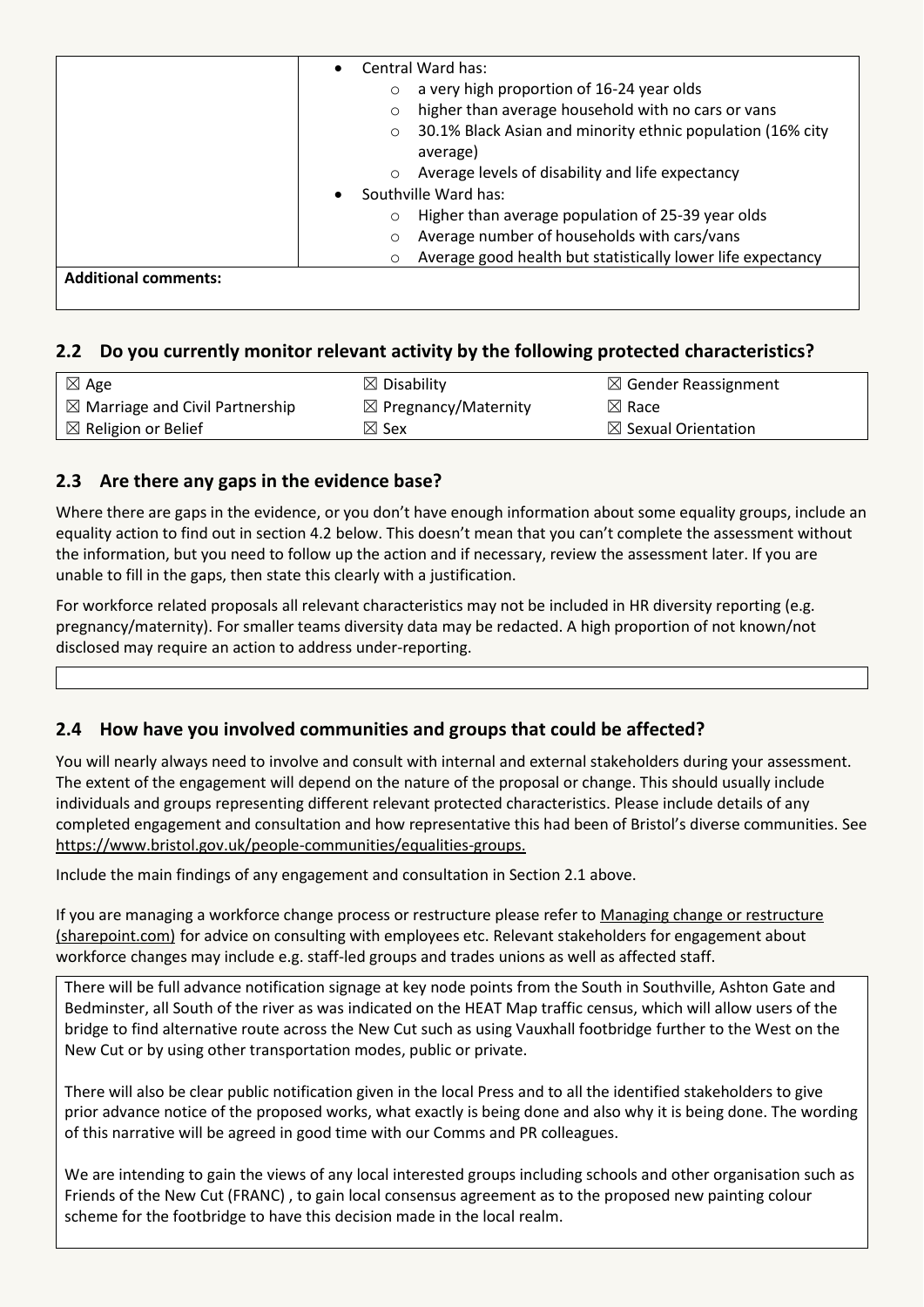This can be done by using either options questionnaires on site or to consult with the local schools or interested groups.

We will also liaise with local equalities led groups such as WECIL, Bristol Disability Equality Forum, The Care Forum and Bristol Older Peoples Forum to cascade messaging about the proposed detour to their membership and wider networks.

## **2.5 How will engagement with stakeholders continue?**

Explain how you will continue to engage with stakeholders throughout the course of planning and delivery. Please describe where more engagement and consultation is required and set out how you intend to undertake it. Include any targeted work to seek the views of under-represented groups. If you do not intend to undertake it, please set out your justification. You can ask the Equality and Inclusion Team for help in targeting particular groups.

Through usual channels, Site meeting with local groups, Project Manager to monitor ICASE and Fixmystreet queries and complaints on a weekly basis. Site Notices will also give contacts for BCC and Contractor to deal with any site-specific issues and problems to allow these to be dealt with at source.

## **Step 3: Who might the proposal impact?**

Analysis of impacts must be rigorous. Please demonstrate your analysis of any impacts of the proposal in this section, referring to evidence you have gathered above and the characteristics protected by the Equality Act 2010. Also include details of existing issues for particular groups that you are aware of and are seeking to address or mitigate through this proposal. See detailed guidance documents for advice on identifying potential impacts etc. [Equality Impact Assessments \(EqIA\) \(sharepoint.com\)](https://bristolcouncil.sharepoint.com/sites/Corporate/SitePages/equality-impact-assessments.aspx)

## **3.1 Does the proposal have any potentially adverse impacts on people based on their protected or other relevant characteristics?**

Consider sub-categories (different kinds of disability, ethnic background etc.) and how people with combined characteristics (e.g. young women) might have particular needs or experience particular kinds of disadvantage.

Where mitigations indicate a follow-on action, include this in the 'Action Plan' Section 4.2 below.

**GENERAL COMMENTS** (highlight any potential issues that might impact all or many groups)

The proposed pedestrian/cyclist and wheelchair user diversion route has been measured to be 1,152m to get to the same point at the other side of the footbridge on Cumberland Road, if you were to use Gaol Ferry Footbridge. Whilst this is a long diversion route it will be fully along the existing even footways and will all be at the same level and on a mostly flat route. Additionally the alternative route will be well-lit, frequently used and visible so we do not think there should be any reduction in real or perceived safety for groups who are more likely to experience harassment and antisocial behaviour.

Any problems or concerns can be dealt with through usual channels, Site meeting with local groups, Project Manager to monitor ICASE and Fixmystreet queries and complaints on a weekly basis. Site Notices will also give contacts for BCC and Contractor to deal with any site-specific issues and problems to allow these to be dealt with at source.

| PROTECTED CHARACTERISTICS |                                                                                           |
|---------------------------|-------------------------------------------------------------------------------------------|
| <b>Age: Young People</b>  | Does your analysis indicate a disproportionate impact? Yes $\boxtimes$ No $\Box$          |
| Potential impacts:        | The longer diversion route is likely to disproportionally impact younger citizens because |
|                           | of their higher representation in the locality                                            |
| Mitigations:              | Monitor situation as work progresses and take proportionate action as required            |
| Age: Older People         | Does your analysis indicate a disproportionate impact? Yes $\boxtimes$ No $\Box$          |
| Potential impacts:        | Some older people (whether or not they are disabled) will be disproportionally            |
|                           | impacted by the diversions due to slower walking speeds and mobility impairments.         |
|                           | Older people who are less comfortable using digital services will require other /         |
|                           | traditional communication channels to advise them of works.                               |
| Mitigations:              | Monitor situation as work progresses and take proportionate action as required            |
| <b>Disability</b>         | Does your analysis indicate a disproportionate impact? Yes $\boxtimes$ No $\Box$          |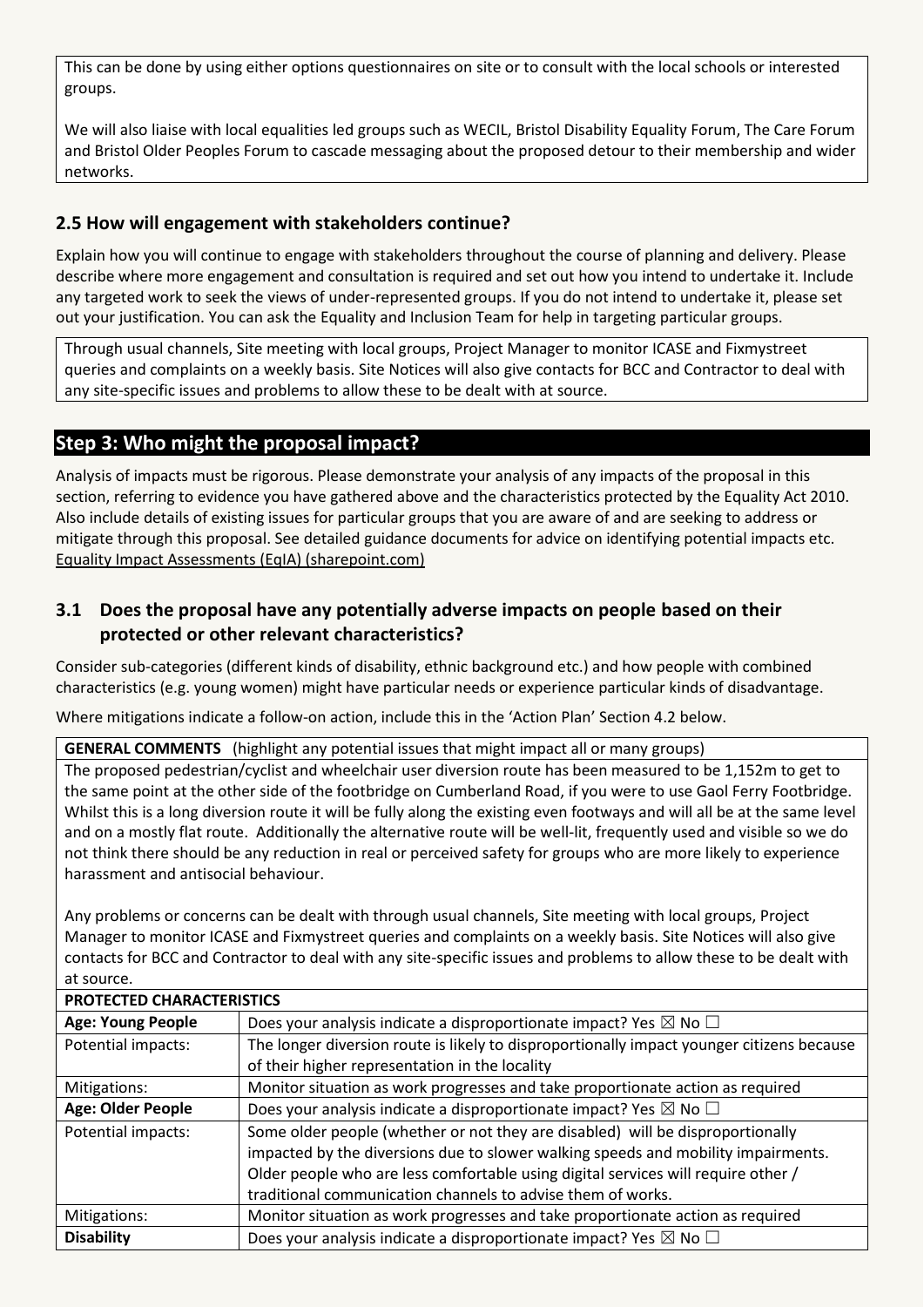| Potential impacts:                                                                                                | Longer diversion route is likely to have a disproportionate impact on disabled people     |
|-------------------------------------------------------------------------------------------------------------------|-------------------------------------------------------------------------------------------|
|                                                                                                                   | including people with sight or hearing loss, neurodiverse conditions and other 'hidden'   |
|                                                                                                                   | disability as well as mobility impairments.                                               |
| Mitigations:                                                                                                      | Monitor situation as work progresses and take proportionate action as required. Ensure    |
|                                                                                                                   | communication about work is in a range of accessible and easy to understand formats.      |
| <b>Sex</b>                                                                                                        | Does your analysis indicate a disproportionate impact? Yes $\Box$ No $\boxtimes$          |
| Potential impacts:                                                                                                |                                                                                           |
| Mitigations:                                                                                                      |                                                                                           |
| <b>Sexual orientation</b>                                                                                         | Does your analysis indicate a disproportionate impact? Yes $\Box$ No $\boxtimes$          |
| Potential impacts:                                                                                                | No                                                                                        |
| Mitigations:                                                                                                      | No                                                                                        |
| <b>Pregnancy / Maternity</b>                                                                                      | Does your analysis indicate a disproportionate impact? Yes $\boxtimes$ No $\Box$          |
| Potential impacts:                                                                                                | Longer diversion route will have a disproportionate impact on people who are pregnant     |
|                                                                                                                   | with limited mobility, and families with babies and young children.                       |
| Mitigations:                                                                                                      | Monitor situation as work progresses and take proportionate action as required            |
| <b>Gender reassignment</b>                                                                                        | Does your analysis indicate a disproportionate impact? Yes $\Box$ No $\boxtimes$          |
| Potential impacts:                                                                                                | No                                                                                        |
| Mitigations:                                                                                                      | No                                                                                        |
| Race                                                                                                              | Does your analysis indicate a disproportionate impact? Yes $\Box$ No $\boxtimes$          |
| Potential impacts:                                                                                                | No                                                                                        |
| Mitigations:                                                                                                      | No                                                                                        |
| <b>Religion or</b>                                                                                                | Does your analysis indicate a disproportionate impact? Yes $\Box$ No $\boxtimes$          |
| <b>Belief</b>                                                                                                     |                                                                                           |
| Potential impacts:                                                                                                | No                                                                                        |
| Mitigations:                                                                                                      | No                                                                                        |
| Marriage &                                                                                                        | Does your analysis indicate a disproportionate impact? Yes $\Box$ No $\boxtimes$          |
| civil partnership                                                                                                 |                                                                                           |
| Potential impacts:                                                                                                | No                                                                                        |
| Mitigations:                                                                                                      | No                                                                                        |
| <b>OTHER RELEVANT CHARACTERISTICS</b>                                                                             |                                                                                           |
| Socio-Economic                                                                                                    | Does your analysis indicate a disproportionate impact? Yes $\Box$ No $\boxtimes$          |
| (deprivation)                                                                                                     |                                                                                           |
| Potential impacts:                                                                                                | no                                                                                        |
| Mitigations:                                                                                                      | no                                                                                        |
| <b>Carers</b>                                                                                                     | Does your analysis indicate a disproportionate impact? Yes $\boxtimes$ No $\Box$          |
| Potential impacts:                                                                                                | Longer diversion route is likely to have a disproportionate impact on carers (see quality |
|                                                                                                                   | of life evidence above)                                                                   |
| Mitigations:                                                                                                      | As above re accessible communications and other mitigations                               |
| Other groups [Please add additional rows below to detail the impact for other relevant groups as appropriate e.g. |                                                                                           |
|                                                                                                                   | Asylums and Refugees; Looked after Children / Care Leavers; Homelessness]                 |
| Potential impacts:                                                                                                | No                                                                                        |
| Mitigations:                                                                                                      | No                                                                                        |

# **3.2 Does the proposal create any benefits for people based on their protected or other relevant characteristics?**

Outline any potential benefits of the proposal and how they can be maximised. Identify how the proposal will support our [Public Sector Equality Duty](https://www.equalityhumanrights.com/en/advice-and-guidance/public-sector-equality-duty) to:

- $\checkmark$  Eliminate unlawful discrimination for a protected group
- $\checkmark$  Advance equality of opportunity between people who share a protected characteristic and those who don't
- $\checkmark$  Foster good relations between people who share a protected characteristic and those who don't

Benefits could be by close consultation with local interest groups positive benefits could be fostered to build up good relations with all local interested parties to aid for good relations during works.